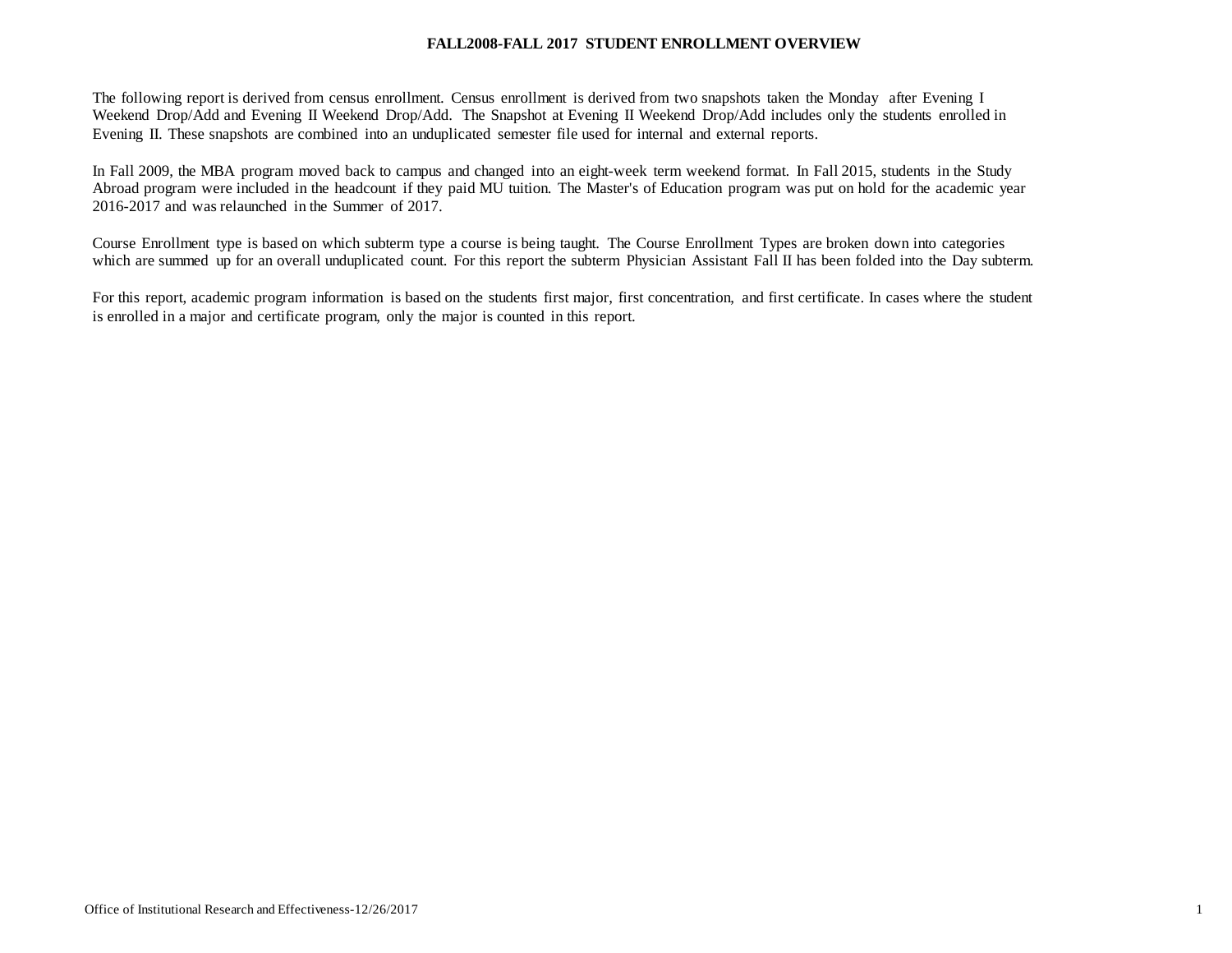#### **FALL2008-FALL 2017 STUDENT ENROLLMENT OVERVIEW**

|                                       | Fall             | Fall         | Fall             | Fall             | Fall             | Fall           | Fall      | Fall           | Fall         | Fall           |           |             | % Change % Change % Change |
|---------------------------------------|------------------|--------------|------------------|------------------|------------------|----------------|-----------|----------------|--------------|----------------|-----------|-------------|----------------------------|
|                                       | 2008             | 2009         | 2010             | 2011             | 2012             | 2013           | 2014      | 2015           | 2016         | 2017           | 10-Years  | 5-Years     | 1 Year                     |
| <b>Overall Enrollment</b>             | 2,190            | 2,183        | 2,416            | 2,476            | 2,359            | 2,463          | 2,461     | 2,474          | 2,445        | 2,259          | 3.15%     | $-8.28%$    | $-7.61%$                   |
| <b>By Sub-term</b>                    |                  |              |                  |                  |                  |                |           |                |              |                |           |             |                            |
| Day                                   | 1,603            | 1,658        | 1,902            | 1,997            | 1,908            | 2,047          | 2,089     | 2,120          | 2,107        | 1.940          | 21.02%    | $-5.23%$    | $-7.93%$                   |
|                                       | 520              | 549          | 515              | 482              | 452              | 507            | 470       | 459            | 469          | 404            | $-22.31%$ | $-20.32%$   | $-13.86%$                  |
| Evening I                             |                  |              |                  | 528              |                  |                |           |                |              |                | $-21.44%$ |             |                            |
| Evening II                            | 569              | 614          | 569              |                  | 524              | 523            | 484       | 472            | 492          | 447            |           | $-14.53%$   | $-9.15%$                   |
| Online                                | 224              | 250          | 210              | 266              | 250              | 177            | 186       | 175            | 174          | 182            | $-18.75%$ | 2.82%       | 4.60%                      |
| <b>By Level</b>                       |                  |              |                  |                  |                  |                |           |                |              |                |           |             |                            |
| Undergraduate                         | 2,032            | 2,001        | 2,217            | 2,280            | 2,157            | 2,243          | 2,228     | 2,225          | 2,169        | 1,933          | $-4.87%$  | $-13.82%$   | $-10.88%$                  |
| Graduate                              | 158              | 182          | 199              | 196              | 202              | 220            | 233       | 249            | 276          | 326            | 106.33%   | 48.18%      | 18.12%                     |
| Criminal Justice Education Certficate |                  |              | ----             | ----             |                  |                |           | $- - - -$      | $- - - -$    | $\overline{2}$ | <b>NA</b> | <b>NA</b>   | <b>NA</b>                  |
| Doctorate of Physical Therapy         |                  |              | ----             | ----             |                  |                |           | 40             | 79           | 117            | <b>NA</b> | NA          | 48.10%                     |
| <b>Health Care Administration</b>     |                  |              |                  |                  |                  |                |           |                |              |                |           |             |                            |
| (Graduate Certificate)                |                  | $- - - -$    | ----             | ----             | ----             | ----           |           | ----           | ----         | $\overline{4}$ | <b>NA</b> | <b>NA</b>   | NA                         |
| Master of Business Administration     | 33               | 59           | 63               | 53               | 37               | 42             | 46        | 42             | 38           | 37             | 12.12%    | $-11.90%$   | $-2.63%$                   |
| Master's of Education                 | ----             | $- - - -$    | ----             | ----             | 9                | 15             | 12        | $\overline{2}$ | ----         | 11             | <b>NA</b> | NA          | NA                         |
| Master of Justice Administration      | 19               | 27           | 38               | 38               | 44               | 45             | 59        | 49             | 42           | 38             | 100.00%   | $-15.56%$   | $-9.52%$                   |
| Non-Degree Seeking- Graduate          | 13               | $\Omega$     | $\Omega$         | $\boldsymbol{0}$ | $\theta$         | $\overline{1}$ | $\Omega$  | $\Omega$       | $\theta$     | $\Omega$       | 0.00%     | 0.00%       | 0.00%                      |
| Special Graduate Courses for          |                  |              |                  |                  |                  |                |           |                |              |                |           |             |                            |
| Fort Bragg at MU                      | 13               |              |                  |                  |                  |                |           |                |              |                | <b>NA</b> | <b>NA</b>   | <b>NA</b>                  |
| Not Full Admited to Graduate          |                  |              |                  |                  |                  |                |           |                |              |                |           |             |                            |
| Program                               | $\boldsymbol{0}$ | $\mathbf{0}$ | $\boldsymbol{0}$ | $\boldsymbol{0}$ | $\boldsymbol{0}$ | -1             | $\theta$  | $\mathbf{0}$   | $\mathbf{0}$ | $\Omega$       | 0.00%     | $-100.00\%$ | 0.00%                      |
| Physician Assistant                   | 93               | 96           | 98               | 105              | 112              | 117            | 116       | 116            | 117          | 117            | 25.81%    | $0.00\%$    | 0.00%                      |
| <b>By Course Enrollment Type</b>      |                  |              |                  |                  |                  |                |           |                |              |                |           |             |                            |
| Day Only                              | 1,333            | 1,324        | 1,594            | 1,659            | 1,566            | 1,676          | 1,692     | 1,714          | 1,638        | 1,559          | 16.95%    | $-6.98%$    | $-4.82%$                   |
| Day and Evening Only                  | 150              | 196          | 185              | 191              | 188              | 292            | 309       | 328            | 386          | 299            | 99.33%    | 2.40%       | $-22.54%$                  |
| Day and Online Only                   | 73               | 89           | 89               | 119              | 126              | 44             | 61        | 52             | 54           | 49             | $-32.88%$ | 11.36%      | $-9.26%$                   |
| Day, Evening and Online               | 47               | 49           | 34               | 28               | 28               | 35             | 27        | 26             | 29           | 33             | $-29.79%$ | $-5.71%$    | 13.79%                     |
| Evening Only                          | 455              | 413          | 427              | 360              | 355              | 318            | 274       | 257            | 247          | 219            | $-51.87%$ | $-31.13%$   | $-11.34%$                  |
| Evening and Online Only               | 70               | 76           | 74               | 86               | 75               | 74             | 70        | 64             | 57           | 60             | $-14.29%$ | $-18.92%$   | 5.26%                      |
| Online Only                           | 34               | 36           | 13               | 33               | 21               | 24             | 28        | 33             | 34           | 40             | 17.65%    | 66.67%      | 17.65%                     |
| Special Courses for Fort Bragg at MU  | 28               | $- - - -$    | ----             | $- - - -$        | ----             | $- - - -$      | $- - - -$ | $- - - -$      | ----         | $- - - -$      | <b>NA</b> | NA          | <b>NA</b>                  |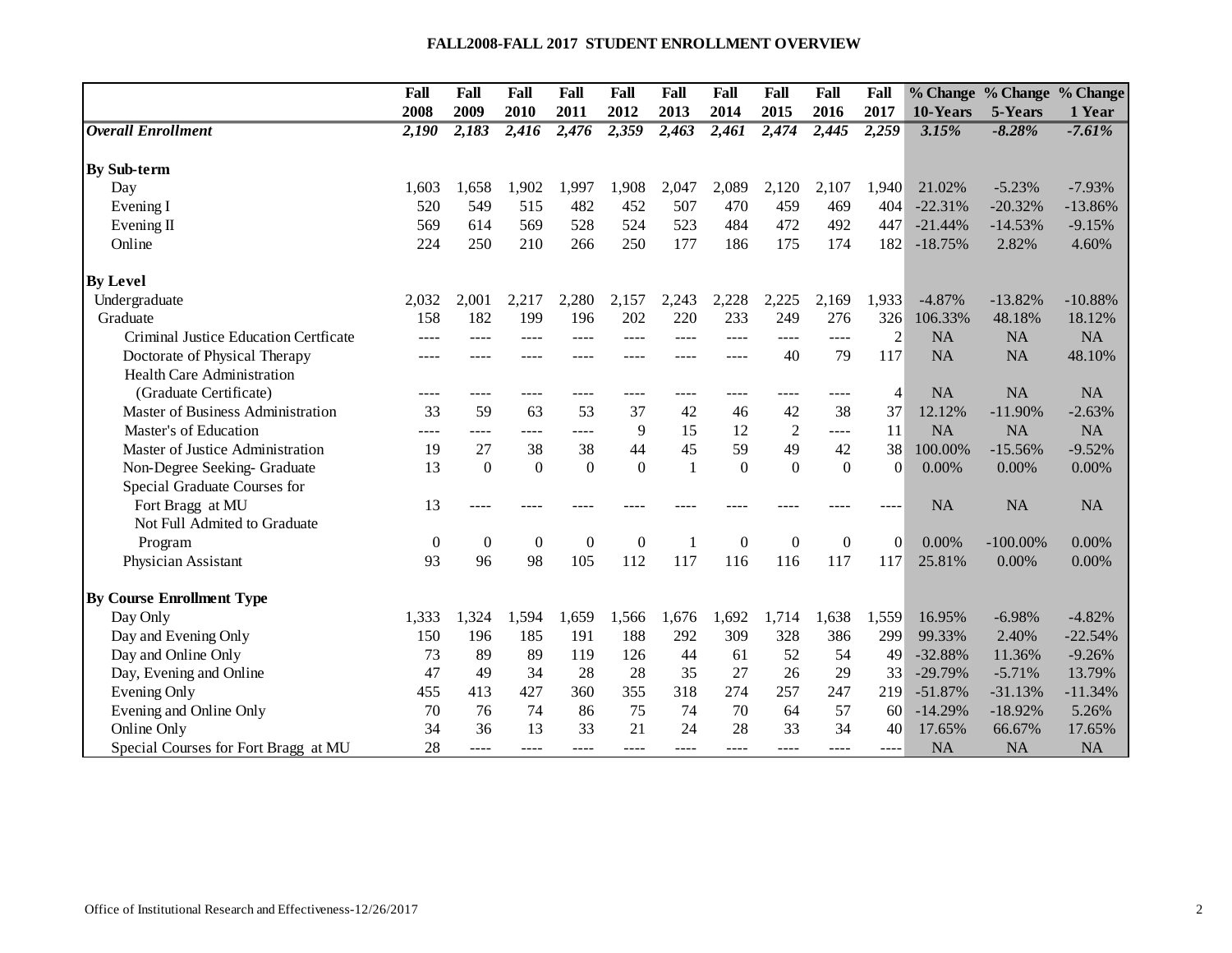#### **FALL2008-FALL 2017 STUDENT ENROLLMENT OVERVIEW**

|                                         | Fall             | Fall             | Fall             | Fall             | Fall             | Fall           | Fall             | Fall             | Fall             | Fall            |           | % Change % Change % Change |           |
|-----------------------------------------|------------------|------------------|------------------|------------------|------------------|----------------|------------------|------------------|------------------|-----------------|-----------|----------------------------|-----------|
|                                         | 2008             | 2009             | 2010             | 2011             | 2012             | 2013           | 2014             | 2015             | 2016             | 2017            | 10-Years  | 5-Years                    | 1 Year    |
| <b>By Evening Break-outs</b>            |                  |                  |                  |                  |                  |                |                  |                  |                  |                 |           |                            |           |
| <b>Enrolled in an Evening Course</b>    | 722              | 734              | 720              | 665              | 646              | 719            | 680              | 675              | 719              | 611             | $-15.37%$ | $-15.02%$                  | $-15.02%$ |
| <b>MU</b> at Night                      | 559              | 524              | 514              | 479              | 451              | 416            | 371              | 354              | 338              | 319             | $-42.93%$ | $-23.32%$                  | $-5.62%$  |
| Undergraduate Evening Only              | 455              | 360              | 368              | 308              | 319              | 277            | 231              | 217              | 210              | 169             | $-62.86%$ | -38.99%                    | $-19.52%$ |
| Undergraduate Evening and Online Only   | 70               | 75               | 74               | 86               | 75               | 74             | 70               | 64               | 57               | 60              | $-14.29%$ | $-18.92%$                  | 5.26%     |
| Undergraduate Online Only               | 34               | 36               | 13               | 33               | 21               | 24             | 27               | 33               | 34               | 40              | 17.65%    | 66.67%                     | 17.65%    |
| Graduate Evening Only                   | ----             | 53               | 59               | 52               | 36               | 41             | 43               | 40               | 37               | 50              | <b>NA</b> | 21.95%                     | 35.14%    |
| Day and Evening Only                    | 150              | 196              | 185              | 191              | 188              | 292            | 309              | 328              | 386              | 299             | 99.33%    | 2.40%                      | $-22.54%$ |
| Undergraduate Day (12 hours or more)    |                  |                  |                  |                  |                  |                |                  |                  |                  |                 |           |                            |           |
| and Evening Only                        | 98               | 132              | 153              | 156              | 162              | 255            | 275              | 301              | 374              | 268             | 173.47%   | 5.10%                      | $-28.34%$ |
| Undergraduate Day (Less than 12 hours)  |                  |                  |                  |                  |                  |                |                  |                  |                  |                 |           |                            |           |
| and Evening Only                        | 52               | 59               | 28               | 34               | 25               | 36             | 30               | 25               | 11               | 30 <sup>l</sup> | $-42.31%$ | $-16.67%$                  | 172.73%   |
| Graduate Day and Evening (9 hours       |                  |                  |                  |                  |                  |                |                  |                  |                  |                 |           |                            |           |
| or more) Only                           | $\boldsymbol{0}$ | $\overline{4}$   | 3                | $\mathbf{0}$     | $\boldsymbol{0}$ | $\Omega$       | $\mathbf{1}$     | $\boldsymbol{0}$ | -1               | $\Omega$        | 100.00%   | 0.00%                      | 100.00%   |
| Graduate Day and Evening (Less than     |                  |                  |                  |                  |                  |                |                  |                  |                  |                 |           |                            |           |
| 9 hours) Only                           | $\boldsymbol{0}$ | 1                | $\mathbf{1}$     | $\mathbf{1}$     | $\mathbf{1}$     | $\mathbf{1}$   | 3                | $\overline{c}$   | $\boldsymbol{0}$ | 1               | 0.00%     | 0.00%                      | #DIV/0!   |
| Day, Evening and Online                 | 47               | 49               | 34               | 28               | 28               | 35             | 27               | 26               | 29               | 33              | $-29.79%$ | $-5.71%$                   | 13.79%    |
| Undergraduate Day (12 hours or more),   |                  |                  |                  |                  |                  |                |                  |                  |                  |                 |           |                            |           |
| Evening, and Online Only                | 12               | 7                | 8                | $\overline{7}$   | 9                | 13             | 10               | 7                | 28               | 19              | 58.33%    | 46.15%                     | $-32.14%$ |
| Undergraduate Day (Less than 12 hours), |                  |                  |                  |                  |                  |                |                  |                  |                  |                 |           |                            |           |
| Evening, and Online Only                | 35               | 42               | 26               | 21               | 19               | 22             | 17               | 19               | 1                | 14              | 100.00%   | $-36.36%$                  | 1300.00%  |
| Graduate Day, Evening, and              |                  |                  |                  |                  |                  |                |                  |                  |                  |                 |           |                            |           |
| Online Only (9 hours or more)           | $\boldsymbol{0}$ | $\boldsymbol{0}$ | $\boldsymbol{0}$ | $\boldsymbol{0}$ | $\mathbf{0}$     | $\overline{0}$ | $\boldsymbol{0}$ | $\boldsymbol{0}$ | $\boldsymbol{0}$ | $\Omega$        | 0.00%     | 0.00%                      | 0.00%     |
| Graduate Day, Evening, and              |                  |                  |                  |                  |                  |                |                  |                  |                  |                 |           |                            |           |
| Online Only (Less than 9 hours)         | $\boldsymbol{0}$ | $\boldsymbol{0}$ | $\boldsymbol{0}$ | $\boldsymbol{0}$ | $\boldsymbol{0}$ | $\overline{0}$ | $\boldsymbol{0}$ | $\boldsymbol{0}$ | $\boldsymbol{0}$ | 0               | 0.00%     | 0.00%                      | 0.00%     |
| <b>By Residency</b>                     |                  |                  |                  |                  |                  |                |                  |                  |                  |                 |           |                            |           |
| <b>Residential Student Enrollment</b>   | 905              | 949              | 1,074            | 1,093            | 977              | 1,032          | 1,072            | 1,146            | 1,124            | 963             | 6.41%     | $-6.69%$                   | $-14.32%$ |
| <b>Commuter Student Enrollment</b>      | 1,285            | 1,234            | 1,342            | 1,383            | 1,382            | 1,431          | 1,389            | 1,328            | 1,321            | 1,296           | 0.86%     | $-9.43%$                   | $-1.89%$  |
| <b>By Special Populations</b>           |                  |                  |                  |                  |                  |                |                  |                  |                  |                 |           |                            |           |
| <b>Athletes</b>                         | 432              | 450              | 533              | 525              | 447              | 547            | 629              | 668              | 606              | 554             | 28.24%    | 1.28%                      | $-8.58%$  |
| Military Active Duty                    | 251              | 149              | 165              | 106              | 142              | 184            | 157              | 142              | 134              | 93              | $-62.95%$ | $-49.46%$                  | $-30.60%$ |
| Veteran                                 | $-$              | $\sim$           | $\overline{a}$   | 372              | 356              | 373            | 342              | 315              | 281              | 250             | <b>NA</b> | $-32.98%$                  | $-11.03%$ |
| <b>International Student</b>            | 81               | 91               | 121              | 115              | 118              | 141            | 154              | 194              | 212              | 216             | 166.67%   | 53.19%                     | 1.89%     |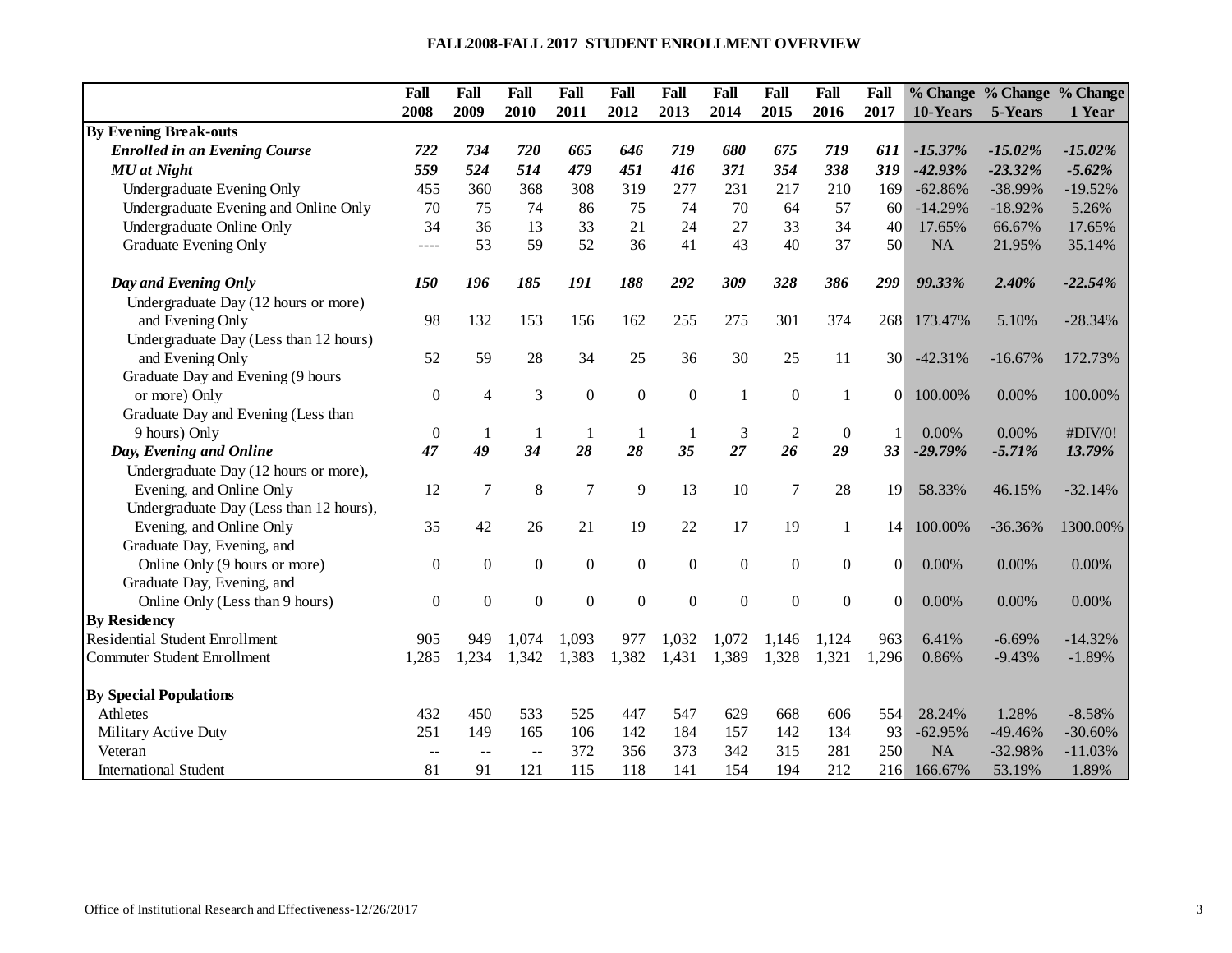|                                      | Fall             |               |                  | Fall          |                  | Fall          |                  | Fall          | Fall                     |               |            |             |
|--------------------------------------|------------------|---------------|------------------|---------------|------------------|---------------|------------------|---------------|--------------------------|---------------|------------|-------------|
|                                      |                  | 2013          |                  | 2014          |                  | 2015          |                  | 2016          |                          | 2017          | % Change   | % Change    |
|                                      | N                | $\frac{0}{0}$ | $\mathbf N$      | $\frac{0}{0}$ | $\mathbf N$      | $\frac{0}{0}$ | N                | $\frac{0}{0}$ | $\mathbf N$              | $\frac{0}{0}$ | 2016-2017  | 2013-2017   |
| <b>School of Arts and Humanities</b> | 232              | 9.43%         | 209              | 8.49%         | 196              | 7.92%         | 165              | 6.75%         | 160                      | 7.08%         | $-3.03%$   | $-31.03%$   |
| Art                                  | 8                | 0.33%         | 8                | 0.33%         | 11               | 0.44%         | 12               | 0.49%         | 9                        | 0.40%         | $-25.00%$  | 12.50%      |
| Painting                             | 3                | 0.12%         | $\overline{4}$   | 0.16%         | 3                | 0.12%         | $\overline{4}$   | 0.16%         | $\overline{2}$           | 0.09%         | $-50.00\%$ | $-33.33%$   |
| No Concentration                     | 5                | 0.20%         | $\overline{4}$   | 0.16%         | 8                | 0.32%         | 8                | 0.33%         | $\boldsymbol{7}$         | 0.31%         | $-12.50%$  | 40.00%      |
| Art Education                        | 5                | 0.20%         | 5                | 0.20%         | $\overline{2}$   | 0.08%         | $\mathbf{1}$     | 0.04%         | $\overline{2}$           | 0.09%         | 100.00%    | $-60.00\%$  |
| English                              | 8                | 0.33%         | 9                | 0.37%         | 14               | 0.57%         | 12               | 0.49%         | 5                        | 0.22%         | $-58.33%$  | $-37.50%$   |
| English with Teacher Licensure       | $\boldsymbol{0}$ | 0.00%         | $\mathbf{1}$     | 0.04%         | $\boldsymbol{0}$ | $0.00\%$      | $\boldsymbol{0}$ | 0.00%         | $\boldsymbol{0}$         | 0.00%         | 0.00%      | 0.00%       |
| <b>Global Studies</b>                | 12               | 0.49%         | 12               | 0.49%         | 12               | 0.49%         | 5                | 0.20%         | $\overline{\mathcal{L}}$ | 0.18%         | $-20.00%$  | $-66.67%$   |
| Graphic Design                       | 20               | 0.81%         | 18               | 0.73%         | 19               | 0.77%         | 15               | 0.61%         | 16                       | 0.71%         | 6.67%      | $-20.00\%$  |
| History                              | 40               | 1.63%         | 35               | 1.42%         | 22               | 0.89%         | 26               | 1.06%         | 24                       | 1.06%         | $-7.69%$   | $-40.00\%$  |
| Social Studies Licensure             | 3                | 0.12%         | $\mathbf{1}$     | 0.04%         | $\boldsymbol{0}$ | 0.00%         | $\overline{2}$   | 0.08%         | $\overline{4}$           | 0.18%         | 100.00%    | 33.33%      |
| <b>Teacher Licensure</b>             | $\mathbf{1}$     | 0.04%         | $\mathbf{1}$     | 0.04%         | $\boldsymbol{0}$ | 0.00%         | $\mathbf{1}$     | 0.04%         | $\mathbf{1}$             | 0.04%         | 0.00%      | 0.00%       |
| No Concentration                     | 36               | 1.46%         | 33               | 1.34%         | 22               | 0.89%         | 23               | 0.94%         | 19                       | 0.84%         | $-17.39%$  | $-47.22%$   |
| Music                                | 10               | 0.41%         | 12               | 0.49%         | 11               | 0.44%         | 6                | 0.25%         | 5                        | 0.22%         | $-16.67%$  | $-50.00\%$  |
| Fine Arts Management                 | $\overline{2}$   | 0.08%         | 5                | 0.20%         | $\overline{4}$   | 0.16%         | $\overline{2}$   | 0.08%         | $\overline{c}$           | 0.09%         | 0.00%      | 0.00%       |
| No Concentration                     | 8                | 0.33%         | $\overline{7}$   | 0.28%         | $\overline{7}$   | 0.28%         | $\overline{4}$   | 0.16%         | 3                        | 0.13%         | $-25.00%$  | $-62.50%$   |
| <b>Music Education</b>               | 5                | 0.20%         | 6                | 0.24%         | 10               | 0.40%         | 10               | 0.41%         | 9                        | 0.40%         | $-10.00\%$ | 80.00%      |
| Music Performance                    | 14               | 0.57%         | 9                | 0.37%         | 10               | 0.40%         | $\overline{7}$   | 0.29%         | 9                        | 0.40%         | 28.57%     | $-35.71%$   |
| Psychology                           | 55               | 2.23%         | 48               | 1.95%         | 44               | 1.78%         | 51               | 2.09%         | 52                       | 2.30%         | 1.96%      | $-5.45%$    |
| Counseling/Clinical                  | 18               | 0.73%         | 16               | 0.65%         | 15               | 0.61%         | 16               | 0.65%         | 16                       | 0.71%         | 0.00%      | $-11.11%$   |
| Human Performance                    | $\boldsymbol{0}$ | 0.00%         | $\mathfrak{Z}$   | 0.12%         | $\mathbf{1}$     | 0.04%         | $\boldsymbol{0}$ | 0.00%         | 3                        | 0.13%         | 100.00%    | 100.00%     |
| No Concentration                     | 37               | 1.50%         | 29               | 1.18%         | 28               | 1.13%         | 35               | 1.43%         | 33                       | 1.46%         | $-5.71%$   | $-10.81%$   |
| Religion                             | 12               | 0.49%         | 10               | 0.41%         | 9                | 0.36%         | $\boldsymbol{0}$ | 0.00%         | 5                        | 0.22%         | 100.00%    | $-58.33%$   |
| Sociology                            | 31               | 1.26%         | 27               | 1.10%         | 20               | 0.81%         | 12               | 0.49%         | 10                       | 0.44%         | $-16.67%$  | $-67.74%$   |
| Spanish                              | 3                | 0.12%         | $\overline{2}$   | 0.08%         | 3                | 0.12%         | $\overline{2}$   | 0.08%         | $\overline{2}$           | 0.09%         | 0.00%      | $-33.33%$   |
| Theatre                              | $\overline{4}$   | 0.16%         | 3                | 0.12%         | $\overline{4}$   | 0.16%         | $\overline{2}$   | 0.08%         | 3                        | 0.13%         | 50.00%     | $-25.00%$   |
| Writing                              | 5                | 0.20%         | $\overline{4}$   | 0.16%         | 5                | 0.20%         | $\overline{4}$   | 0.16%         | 5                        | 0.22%         | 25.00%     | 0.00%       |
| <b>Reeves School of Business</b>     | 664              | 26.98%        | 745              | 30.27%        | 730              | 29.51%        | 709              | 29.00%        | 616                      | 27.27%        | $-13.12%$  | $-7.23%$    |
| Accounting                           | 55               | 2.23%         | 71               | 2.89%         | 76               | 3.07%         | 74               | 3.03%         | 62                       | 2.74%         | $-16.22%$  | 12.73%      |
| <b>Health Care Administration</b>    | $\mathbf{1}$     | 0.04%         | $\overline{4}$   | 0.16%         | $\mathfrak{Z}$   | 0.12%         | $\overline{0}$   | 0.00%         | $\mathbf{1}$             | 0.04%         | 100.00%    | 0.00%       |
| Professional Golf Management         | 5                | 0.20%         | 8                | 0.33%         | $\tau$           | 0.28%         | 11               | 0.45%         | 11                       | 0.49%         | 0.00%      | 120.00%     |
| Professional Tennis Management       | $\boldsymbol{0}$ | 0.00%         | $\boldsymbol{0}$ | 0.00%         | $\overline{2}$   | 0.08%         | $\overline{2}$   | 0.08%         | $\mathbf{1}$             | 0.04%         | $-50.00\%$ | 100.00%     |
| <b>Resort Management</b>             | $\mathbf{1}$     | 0.04%         | $\boldsymbol{0}$ | 0.00%         | $\boldsymbol{0}$ | 0.00%         | $\boldsymbol{0}$ | 0.00%         | $\boldsymbol{0}$         | 0.00%         | 0.00%      | $-100.00\%$ |
| <b>Sports Management</b>             | $\mathbf{1}$     | 0.04%         | $\overline{2}$   | 0.08%         | $\boldsymbol{0}$ | 0.00%         | $\mathbf{1}$     | 0.04%         | 1                        | 0.04%         | 0.00%      | 0.00%       |
| No Concentration                     | 47               | 1.91%         | 57               | 2.32%         | 64               | 2.59%         | 60               | 2.45%         | 48                       | 2.12%         | $-20.00%$  | 2.13%       |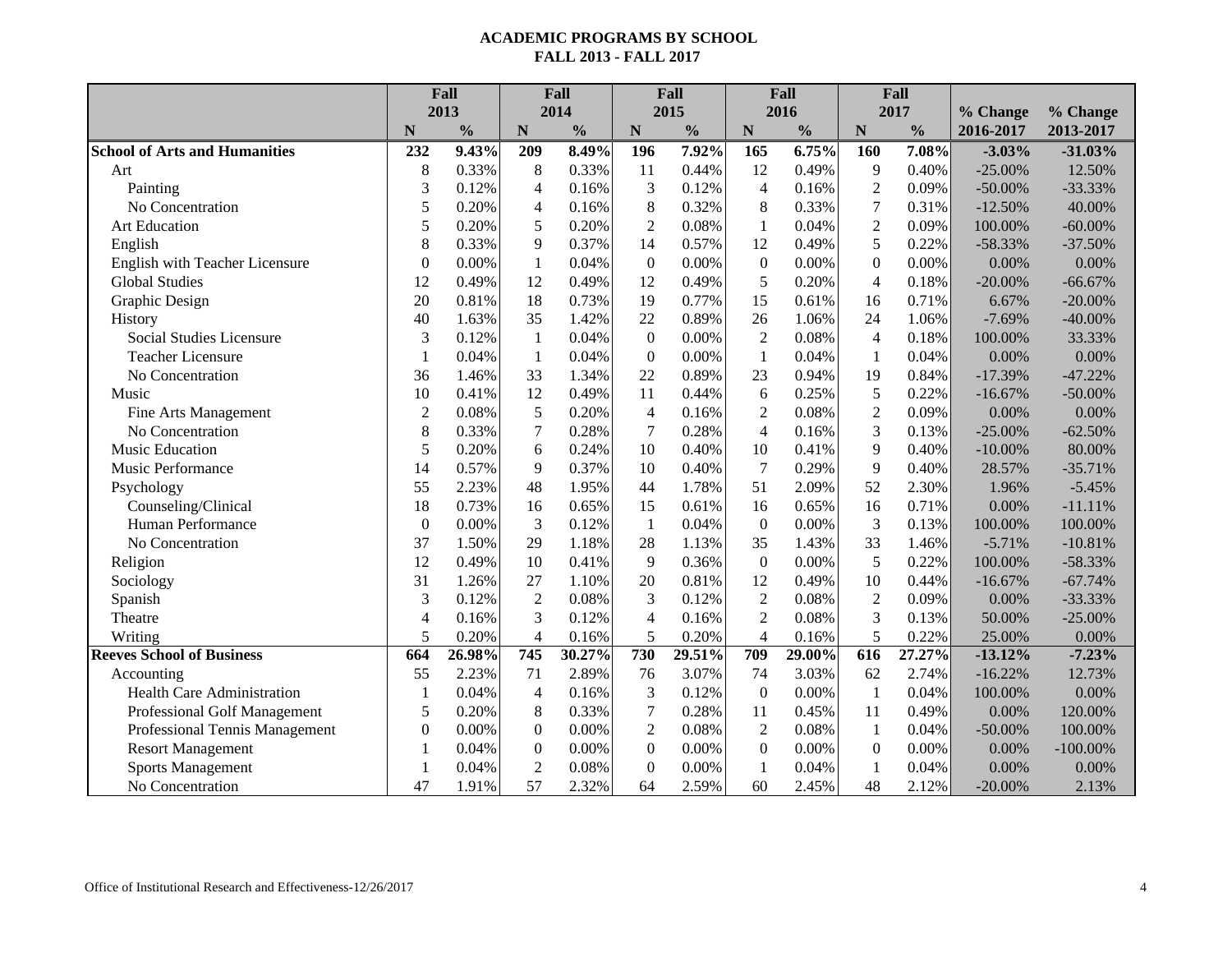|                                            | Fall           |               |                  | Fall          |                  | Fall          |                  | Fall          | Fall             |               |             |             |
|--------------------------------------------|----------------|---------------|------------------|---------------|------------------|---------------|------------------|---------------|------------------|---------------|-------------|-------------|
|                                            |                | 2013          |                  | 2014          |                  | 2015          |                  | 2016          |                  | 2017          | % Change    | % Change    |
|                                            | N              | $\frac{0}{0}$ | N                | $\frac{6}{6}$ | N                | $\frac{0}{0}$ | N                | $\frac{0}{0}$ | $\mathbf N$      | $\frac{0}{0}$ | 2016-2017   | 2013-2017   |
| <b>Reeves School of Business-Continued</b> |                |               |                  |               |                  |               |                  |               |                  |               |             |             |
| <b>Business Administration</b>             | 451            | 18.33%        | 441              | 17.92%        | 410              | 16.57%        | 388              | 15.87%        | 330              | 14.61%        | $-14.95%$   | $-26.83%$   |
| <b>Health Care Administration</b>          | 26             | 1.06%         | 23               | 0.93%         | 13               | 0.53%         | 16               | 0.65%         | 8                | 0.35%         | $-50.00\%$  | $-69.23%$   |
| Professional Golf Management               | 214            | 8.70%         | 203              | 8.25%         | 174              | 7.03%         | 160              | 6.54%         | 143              | 6.33%         | $-10.63%$   | $-33.18%$   |
| Professional Tennis Management             | 18             | 0.73%         | 18               | 0.73%         | 15               | 0.61%         | 12               | 0.49%         | 13               | 0.58%         | 8.33%       | $-27.78%$   |
| <b>Resort Management</b>                   | 10             | 0.41%         | 9                | 0.37%         | 12               | 0.49%         | 10               | 0.41%         | 11               | 0.49%         | 10.00%      | 10.00%      |
| <b>Sports Management</b>                   | 25             | 1.02%         | 36               | 1.46%         | 17               | 0.69%         | 19               | 0.78%         | 17               | 0.75%         | $-10.53%$   | $-32.00%$   |
| No Concentration                           | 158            | 6.42%         | 152              | 6.18%         | 179              | 7.24%         | 171              | 6.99%         | 138              | 6.11%         | $-19.30%$   | $-12.66%$   |
| Entrepreneurship                           | $\overline{4}$ | 0.16%         | 15               | 0.61%         | 18               | 0.73%         | 11               | 0.45%         | 7                | 0.31%         | $-36.36%$   | 75.00%      |
| <b>Financial Economics</b>                 | 17             | 0.69%         | 25               | 1.02%         | 37               | 1.50%         | 42               | 1.72%         | 37               | 1.64%         | $-11.90%$   | 117.65%     |
| <b>Health Care Administration</b>          | $\overline{0}$ | 0.00%         | $\boldsymbol{0}$ | 0.00%         | $\boldsymbol{0}$ | 0.00%         | $\mathbf{0}$     | 0.00%         | $\mathbf{1}$     | 0.04%         | 100.00%     | 100.00%     |
| Professional Golf Management               | 1              | 0.04%         | $\overline{2}$   | 0.08%         | $\overline{4}$   | 0.16%         | 7                | 0.29%         | 3                | 0.13%         | $-57.14%$   | 200.00%     |
| Professional Tennis Management             | 1              | 0.04%         | $\mathbf{1}$     | 0.04%         | 1                | 0.04%         | 1                | 0.04%         | $\boldsymbol{0}$ | 0.00%         | $-100.00\%$ | $-100.00\%$ |
| <b>Resort Management</b>                   | $\overline{2}$ | 0.08%         | $\boldsymbol{0}$ | 0.00%         | $\boldsymbol{0}$ | 0.00%         | $\boldsymbol{0}$ | 0.00%         | 1                | 0.04%         | 100.00%     | $-50.00\%$  |
| <b>Sports Management</b>                   | $\overline{0}$ | 0.00%         | $\mathbf{1}$     | 0.04%         | $\boldsymbol{0}$ | 0.00%         | 1                | 0.04%         | $\mathbf{0}$     | 0.00%         | $-100.00\%$ | 0.00%       |
| No Concentration                           | 13             | 0.53%         | 21               | 0.85%         | 32               | 1.29%         | 33               | 1.35%         | 32               | 1.42%         | $-3.03%$    | 146.15%     |
| Management                                 | 14             | 0.57%         | 20               | 0.81%         | 17               | 0.69%         | 12               | 0.49%         | 15               | 0.66%         | 25.00%      | 7.14%       |
| Professional Golf Management               | 3              | 0.12%         | $\overline{2}$   | 0.08%         | $\boldsymbol{0}$ | 0.00%         | $\boldsymbol{0}$ | 0.00%         | $\boldsymbol{0}$ | 0.00%         | 0.00%       | $-100.00\%$ |
| Professional Tennis Management             | $\overline{0}$ | 0.00%         | $\theta$         | 0.00%         | $\mathbf{0}$     | 0.00%         | 3                | 0.12%         | 3                | 0.13%         | 0.00%       | 100.00%     |
| <b>Resort Management</b>                   | $\overline{4}$ | 0.16%         | 5                | 0.20%         | $\overline{4}$   | 0.16%         | 3                | 0.12%         | $\overline{2}$   | 0.09%         | $-33.33%$   | $-50.00\%$  |
| <b>Sports Management</b>                   | $\overline{c}$ | 0.08%         | $\overline{4}$   | 0.16%         | $\boldsymbol{0}$ | 0.00%         | 1                | 0.04%         | $\boldsymbol{0}$ | 0.00%         | $-100.00\%$ | $-100.00\%$ |
| No Concentration                           | 5              | 0.20%         | 9                | 0.37%         | 13               | 0.53%         | 5                | 0.20%         | 10               | 0.44%         | 100.00%     | 100.00%     |
| Marketing                                  | 58             | 2.36%         | 82               | 3.33%         | 68               | 2.75%         | 69               | 2.82%         | 66               | 2.92%         | $-4.35%$    | 13.79%      |
| Professional Golf Management               | 20             | 0.81%         | 25               | 1.02%         | 29               | 1.17%         | 34               | 1.39%         | 31               | 1.37%         | $-8.82%$    | 55.00%      |
| Professional Tennis Management             | 6              | 0.24%         | 23               | 0.93%         | $\overline{4}$   | 0.16%         | 7                | 0.29%         | $\overline{4}$   | 0.18%         | $-42.86%$   | $-33.33%$   |
| <b>Resort Management</b>                   | $\overline{2}$ | 0.08%         | $\overline{2}$   | 0.08%         | $\mathbf{1}$     | 0.04%         | 1                | 0.04%         | $\boldsymbol{0}$ | 0.00%         | $-100.00\%$ | $-100.00\%$ |
| <b>Sports Management</b>                   | 8              | 0.33%         | 9                | 0.37%         | $\overline{4}$   | 0.16%         | $\overline{2}$   | 0.08%         | 3                | 0.13%         | 50.00%      | $-62.50%$   |
| No Concentration                           | 22             | 0.89%         | 23               | 0.93%         | 30               | 1.21%         | 25               | 1.02%         | 28               | 1.24%         | 12.00%      | 27.27%      |
| Master of Business Administration          | 42             | 1.71%         | 46               | 1.87%         | 42               | 1.70%         | 38               | 1.55%         | 37               | 1.64%         | $-2.63%$    | $-11.90%$   |
| Health Care Administration                 | $\mathbf{0}$   | 0.00%         | 3                | 0.12%         | 3                | 0.12%         | $\boldsymbol{0}$ | 0.00%         | $\overline{2}$   | 0.09%         | 100.00%     | 100.00%     |
| <b>Organizational Management</b>           |                |               |                  |               |                  |               |                  |               |                  |               |             |             |
| and Leadership                             | 13             | 0.53%         | 22               | 0.89%         | 17               | 0.69%         | 12               | 0.49%         | 29               | 1.28%         | 141.67%     | 123.08%     |
| No Concentration                           | 29             | 1.18%         | 21               | 0.85%         | 22               | 0.89%         | 26               | 1.06%         | 6                | 0.27%         | $-76.92%$   | $-79.31%$   |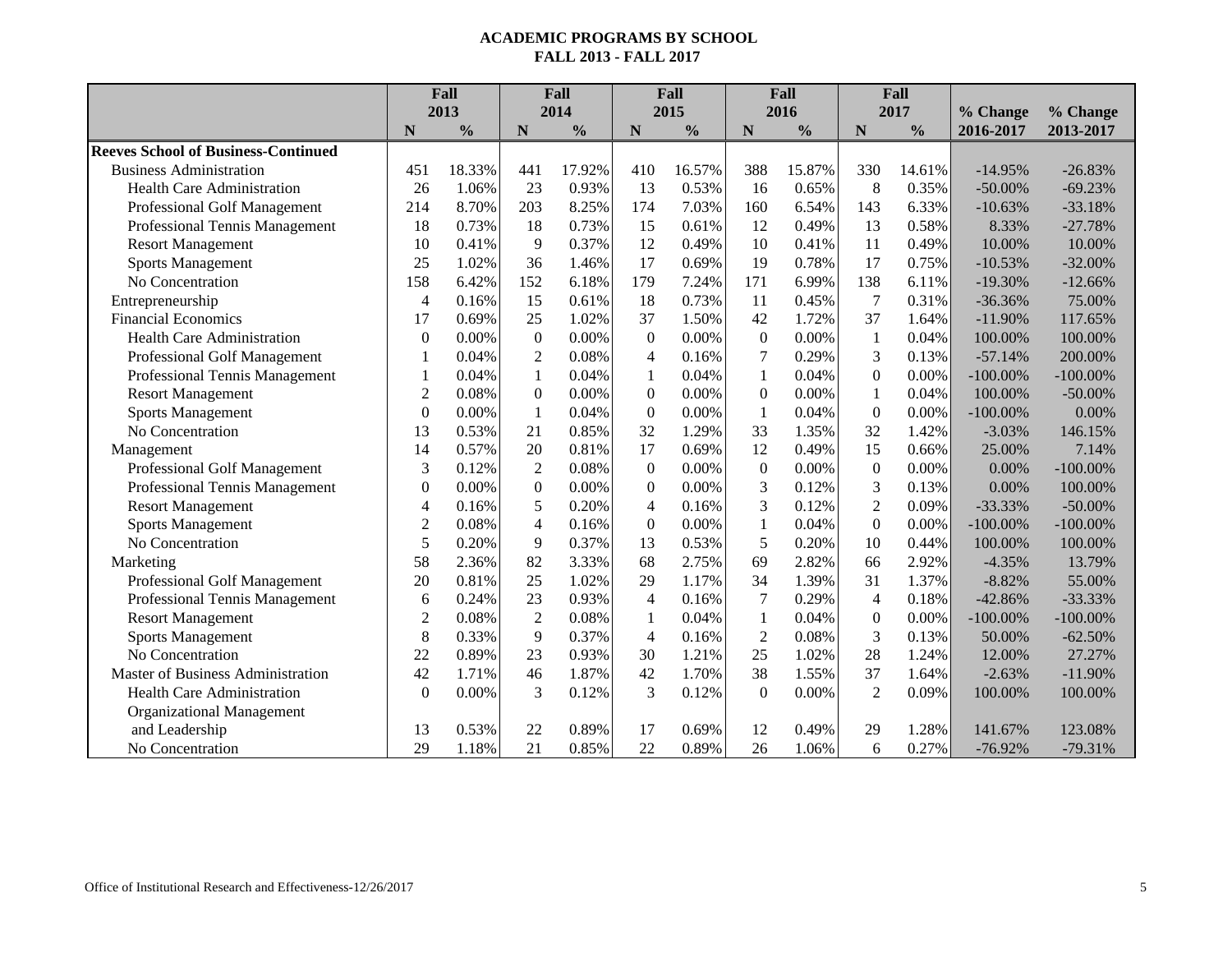|                                            | Fall             |               |                         | Fall          |                  | Fall          |                          | Fall          | Fall             |               |           |           |
|--------------------------------------------|------------------|---------------|-------------------------|---------------|------------------|---------------|--------------------------|---------------|------------------|---------------|-----------|-----------|
|                                            |                  | 2013          |                         | 2014          |                  | 2015          |                          | 2016          |                  | 2017          | % Change  | % Change  |
|                                            | N                | $\frac{0}{0}$ | N                       | $\frac{0}{0}$ | N                | $\frac{0}{0}$ | N                        | $\frac{0}{0}$ | N                | $\frac{0}{0}$ | 2016-2017 | 2013-2017 |
| <b>Reeves School of Business-Continued</b> |                  |               |                         |               |                  |               |                          |               |                  |               |           |           |
| Professional Tennis Management             |                  |               |                         |               |                  |               |                          |               |                  |               |           |           |
| Certificate                                |                  |               |                         |               |                  |               |                          | -----         | 6                | 0.27%         | <b>NA</b> | <b>NA</b> |
| <b>Sports Management</b>                   | 23               | 0.93%         | 45                      | 1.83%         | 62               | 2.51%         | 75                       | 3.07%         | 56               | 2.48%         | $-25.33%$ | 143.48%   |
| Professional Tennis Management             | $\boldsymbol{0}$ | 0.00%         | $\boldsymbol{0}$        | 0.00%         | $\mathbf{0}$     | 0.00%         | $\mathbf{0}$             | 0.00%         | $\mathbf{1}$     | 0.04%         | 100.00%   | 100.00%   |
| <b>Resort Management</b>                   | $\boldsymbol{0}$ | 0.00%         | $\boldsymbol{0}$        | 0.00%         | $\mathbf{0}$     | 0.00%         | $\overline{0}$           | 0.00%         | $\mathbf{1}$     | 0.04%         | 100.00%   | 100.00%   |
| No Concentration                           | 23               | 0.93%         | 45                      | 1.83%         | $\theta$         | 0.00%         | 75                       | 3.07%         | 54               | 2.39%         | $-28.00%$ | 134.78%   |
| <b>School of Health Science</b>            | 380              | 15.44%        | 445                     | 18.08%        | $\overline{523}$ | 21.14%        | $\overline{591}$         | 24.17%        | 590              | 26.12%        | $-0.17%$  | 55.26%    |
| <b>Applied Exercise Science</b>            | 22               | 0.89%         | 15                      | 0.61%         | 7                | 0.28%         | 3                        | 0.12%         | $\overline{2}$   | 0.09%         | $-33.33%$ | $-90.91%$ |
| <b>Athletic Training</b>                   | 66               | 2.68%         | 71                      | 2.89%         | 56               | 2.26%         | 50                       | 2.04%         | 46               | 2.04%         | $-8.00\%$ | $-30.30%$ |
| Health Care Administration (A.S.)          | $\mathbf{1}$     | 0.04%         | $\mathbf{1}$            | 0.04%         | $\theta$         | 0.00%         | $\mathbf{0}$             | 0.00%         | $\mathbf{1}$     | 0.04%         | 100.00%   | 0.00%     |
| Health Care Administration (B.S.)          | 17               | 0.69%         | 38                      | 1.54%         | 51               | 2.06%         | 71                       | 2.90%         | 71               | 3.14%         | 0.00%     | 317.65%   |
| <b>Health Care Administration</b>          |                  |               |                         |               |                  |               |                          |               |                  |               |           |           |
| (Graduate Certificate)                     | $-$              | -----         | $-$                     |               | $\sim$           | $---$         | $\overline{\phantom{m}}$ | -----         | $\overline{4}$   | 0.18%         | <b>NA</b> | <b>NA</b> |
| Kinesiology                                | --               | -----         | 30                      | 1.22%         | 63               | 2.55%         | 65                       | 2.66%         | 71               | 3.14%         | 9.23%     | <b>NA</b> |
| Nursing                                    | 42               | 1.71%         | 46                      | 1.87%         | 47               | 1.90%         | 63                       | 2.58%         | 62               | 2.74%         | $-1.59%$  | 47.62%    |
| Nursing (RN to BSN)                        | $-$              | $\frac{1}{2}$ | $\mathbb{L} \mathbb{L}$ | $- - - - -$   | $\overline{a}$   | -----         | 6                        | 0.25%         | $\overline{4}$   | 0.18%         | $-33.33%$ | <b>NA</b> |
| Physician Assistant (M.M.S.)               | 117              | 4.75%         | 116                     | 4.71%         | 116              | 4.69%         | 117                      | 4.79%         | 117              | 5.18%         | 0.00%     | 0.00%     |
| Physical Therapy (D.P.T.)                  | $-$              | -----         | $\sim$                  | -----         | 40               | 1.62%         | 79                       | 3.23%         | 117              | 5.18%         | 48.10%    | <b>NA</b> |
| Post Baccalaureate Health                  |                  |               |                         |               |                  |               |                          |               |                  |               |           |           |
| Science Certificate                        | $-$              | -----         | $-$                     | -----         | $\sim$           | $- - - -$     | $\mathbf{1}$             | 0.04%         | $\mathbf{1}$     | 0.04%         | 0.00%     | <b>NA</b> |
| Pre-Nursing                                | 115              | 4.67%         | 128                     | 5.20%         | 143              | 5.78%         | 136                      | 5.56%         | 94               | 4.16%         | $-30.88%$ | $-18.26%$ |
| <b>School of Public Affairs</b>            | 422              | 17.15%        | 440                     | 17.88%        | $\overline{430}$ | 17.38%        | $\overline{425}$         | 17.38%        | $\overline{378}$ | 16.73%        | $-11.06%$ | $-10.43%$ |
| <b>Applied Communication</b>               | $\sim$           | -----         |                         | -----         |                  | -----         |                          | -----         | 6                | 0.27%         | <b>NA</b> | <b>NA</b> |
| <b>Healthcare Communication</b>            |                  |               |                         |               |                  | -----         |                          | -----         | $\overline{1}$   | 0.04%         | <b>NA</b> | <b>NA</b> |
| Organizational Communication               |                  |               |                         |               |                  |               |                          |               |                  |               | <b>NA</b> | NA        |
| and Leadership                             |                  |               |                         |               |                  |               |                          |               |                  | 0.04%         | <b>NA</b> | <b>NA</b> |
| Organization/Leadership Communication      | $-$              |               |                         |               |                  | ----          |                          | -----         |                  | 0.04%         | <b>NA</b> | <b>NA</b> |
| Organizational Management and              |                  |               |                         |               |                  |               |                          |               |                  |               | <b>NA</b> | <b>NA</b> |
| Leadership                                 | $-$              | -----         |                         | ----          |                  | -----         |                          | -----         | 2                | 0.09%         | <b>NA</b> | <b>NA</b> |
| <b>Public Affairs Communication</b>        | --               | -----         | $-$                     | -----         | $-$              | $---$         | $\sim$                   | -----         | $\mathbf{1}$     | 0.04%         | <b>NA</b> | <b>NA</b> |
| No Concentration                           |                  | -----         | $\sim$                  | -----         | $\overline{a}$   | $---$         | $-$                      | -----         | $\theta$         | 0.00%         | <b>NA</b> | <b>NA</b> |
| <b>Applied Forensic Science</b>            |                  | -----         | 30                      | 1.22%         | 49               | 1.98%         | 60                       | 2.45%         | 51               | 2.26%         | $-15.00%$ | NA        |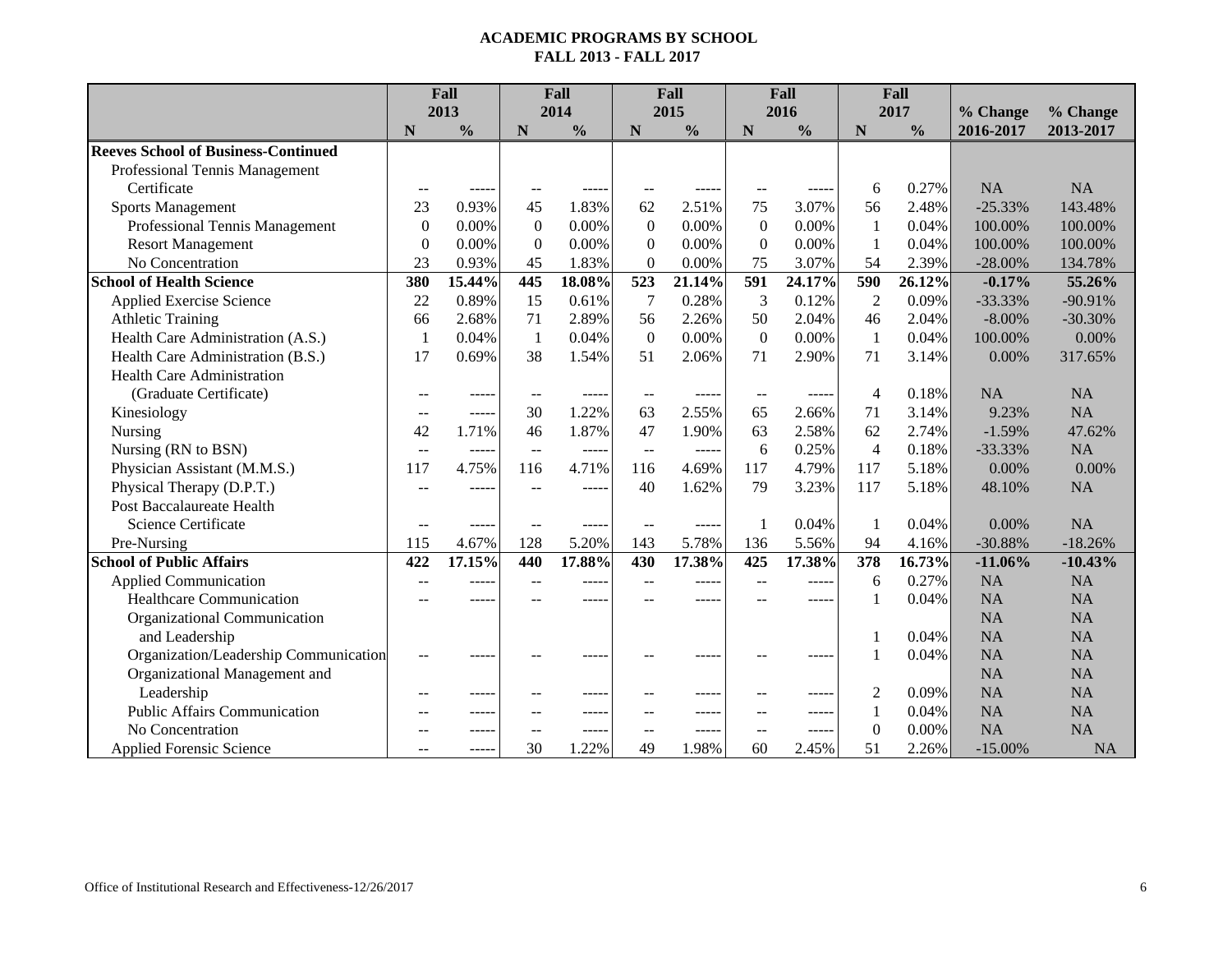|                                           | Fall                     |               | Fall             |               | Fall           |               | Fall             |               | Fall         |               |             |             |
|-------------------------------------------|--------------------------|---------------|------------------|---------------|----------------|---------------|------------------|---------------|--------------|---------------|-------------|-------------|
|                                           |                          | 2013          |                  | 2014          |                | 2015          |                  | 2016          |              | 2017          | % Change    | % Change    |
|                                           | N                        | $\frac{0}{0}$ | $\mathbf N$      | $\frac{0}{0}$ | N              | $\frac{0}{0}$ | N                | $\frac{0}{0}$ | $\mathbf N$  | $\frac{0}{0}$ | 2016-2017   | 2013-2017   |
| <b>School of Public Affairs-Continued</b> |                          |               |                  |               |                |               |                  |               |              |               |             |             |
| Communications / Mass Media               | 33                       | 1.34%         | 27               | 1.10%         | 34             | 1.37%         | 27               | 1.10%         | 32           | 1.42%         | 18.52%      | $-3.03%$    |
| Journalism                                | 13                       | 0.53%         | 10               | 0.41%         | 6              | 0.24%         | 8                | 0.33%         | 6            | 0.27%         | $-25.00\%$  | $-53.85%$   |
| <b>Radio Communications</b>               | $\sim$ $\sim$            | -----         | $\overline{a}$   | $- - - - -$   | $\overline{2}$ | $- - - - -$   | 1                | 0.04%         | 5            | 0.22%         | 400.00%     | <b>NA</b>   |
| Sport Media                               | $\sim$ $\sim$            | -----         | $-$              | -----         | $-$            | $\frac{1}{2}$ | 1                | 0.04%         | $\mathbf{2}$ | 0.09%         | 100.00%     | <b>NA</b>   |
| TV/Video/Multimedia                       | $\overline{\mathcal{L}}$ | 0.16%         | 6                | 0.24%         | 10             | 0.40%         | 11               | 0.45%         | 19           | 0.84%         | 72.73%      | 375.00%     |
| No Concentration                          | 16                       | 0.65%         | 11               | 0.45%         | 16             | 0.65%         | 6                | 0.25%         | $\mathbf{0}$ | 0.00%         | $-100.00\%$ | $-100.00\%$ |
| Criminal Justice Education Certficate     | $\sim$ $\sim$            | -----         | $-$              | -----         | --             | $- - - - -$   | $\boldsymbol{0}$ | 0.00%         | $\sqrt{2}$   | 0.09%         | 100.00%     | <b>NA</b>   |
| Digital Forensics and Cyber Security      | $\overline{a}$           | -----         | --               | -----         | 5              | 0.20%         | 23               | 0.94%         | 32           | 1.42%         | 39.13%      | <b>NA</b>   |
| <b>Environmental and Occupational</b>     |                          |               |                  |               |                |               |                  |               |              |               |             |             |
| Management                                | 48                       | 1.95%         | 49               | 1.99%         | 38             | 1.54%         | 39               | 1.60%         | 27           | 1.20%         | $-30.77%$   | $-43.75%$   |
| <b>Regulatory Compliance Management</b>   |                          |               |                  |               |                |               |                  |               |              |               |             |             |
| <b>Natural Resources</b>                  | $\sim$                   | $- - - - -$   | $\sim$           | $\frac{1}{2}$ | 7              | 0.28%         | 10               | 0.41%         | 14           | 0.62%         | 40.00%      | NA          |
| <b>Regulatory Compliance</b>              | 48                       | 1.95%         | 49               | 1.99%         | 21             | 0.85%         | 23               | 0.94%         | 12           | 0.53%         | $-47.83%$   | $-75.00\%$  |
| No Concentration                          | $\overline{0}$           | 0.00%         | $\boldsymbol{0}$ | 0.00%         | 10             | 0.40%         | 6                | 0.25%         | 1            | 0.04%         | $-83.33%$   | 100.00%     |
| Interdisciplinary Studies of              |                          |               |                  |               |                |               |                  |               |              |               |             |             |
| <b>Clandestine Labs</b>                   |                          | 0.04%         | $\mathbf{0}$     | 0.00%         | $\mathbf{0}$   | 0.00%         | $\theta$         | 0.00%         | $\Omega$     | 0.00%         | 0.00%       | $-100.00\%$ |
| Leadership and Management                 | 6                        | 0.24%         | 10               | 0.41%         | $\theta$       | 0.00%         | $\overline{4}$   | 0.16%         | $\Omega$     | 0.00%         | $-100.00\%$ | $-100.00\%$ |
| <b>Justice Studies</b>                    | 146                      | 5.93%         | 129              | 5.24%         | 131            | 5.30%         | 102              | 4.17%         | 73           | 3.23%         | $-28.43%$   | $-50.00\%$  |
| <b>Applied Forensic Science</b>           | 37                       | 1.50%         | 12               | 0.49%         | 10             | 0.40%         | 3                | 0.12%         | 1            | 0.04%         | $-66.67%$   | $-97.30%$   |
| <b>Human Services</b>                     | 6                        | 0.24%         | $\overline{7}$   | 0.28%         | 3              | 0.12%         | 3                | 0.12%         | $\mathbf{0}$ | 0.00%         | $-100.00\%$ | $-100.00\%$ |
| No Concentration                          | 103                      | 4.19%         | 110              | 4.47%         | 118            | 4.77%         | 96               | 3.93%         | 72           | 3.19%         | $-25.00\%$  | $-30.10%$   |
| Master of Justice Administration          | 45                       | 1.83%         | 59               | 2.40%         | 49             | 1.98%         | 42               | 1.72%         | 38           | 1.68%         | $-9.52%$    | $-15.56%$   |
| Organizational Communication              |                          |               |                  |               |                |               |                  |               |              |               |             |             |
| and Leadership                            | 7                        | 0.28%         | 3                | 0.12%         | 3              | 0.12%         | 1                | 0.04%         | $\mathbf{1}$ | 0.04%         | 0.00%       | $-85.71%$   |
| <b>Political Science</b>                  | 46                       | 1.87%         | 42               | 1.71%         | 40             | 1.62%         | 43               | 1.76%         | 43           | 1.90%         | 0.00%       | $-6.52%$    |
| <b>International Relations</b>            | 19                       | 0.77%         | 16               | 0.65%         | 8              | 0.32%         | 11               | 0.45%         | 13           | 0.58%         | 18.18%      | $-31.58%$   |
| <b>Public Administration</b>              | -1                       | 0.04%         | 3                | 0.12%         | $\overline{4}$ | 0.16%         | 3                | 0.12%         | 5            | 0.22%         | 66.67%      | <b>NA</b>   |
| No Concentration                          | 26                       | 1.06%         | 23               | 0.93%         | 28             | 1.13%         | 29               | 1.19%         | 25           | 1.11%         | $-13.79%$   | $-3.85%$    |
| Social Work                               | 90                       | 3.66%         | 91               | 3.70%         | 81             | 3.70%         | 84               | 3.70%         | 73           | 3.70%         | $-13.10%$   | $-18.89%$   |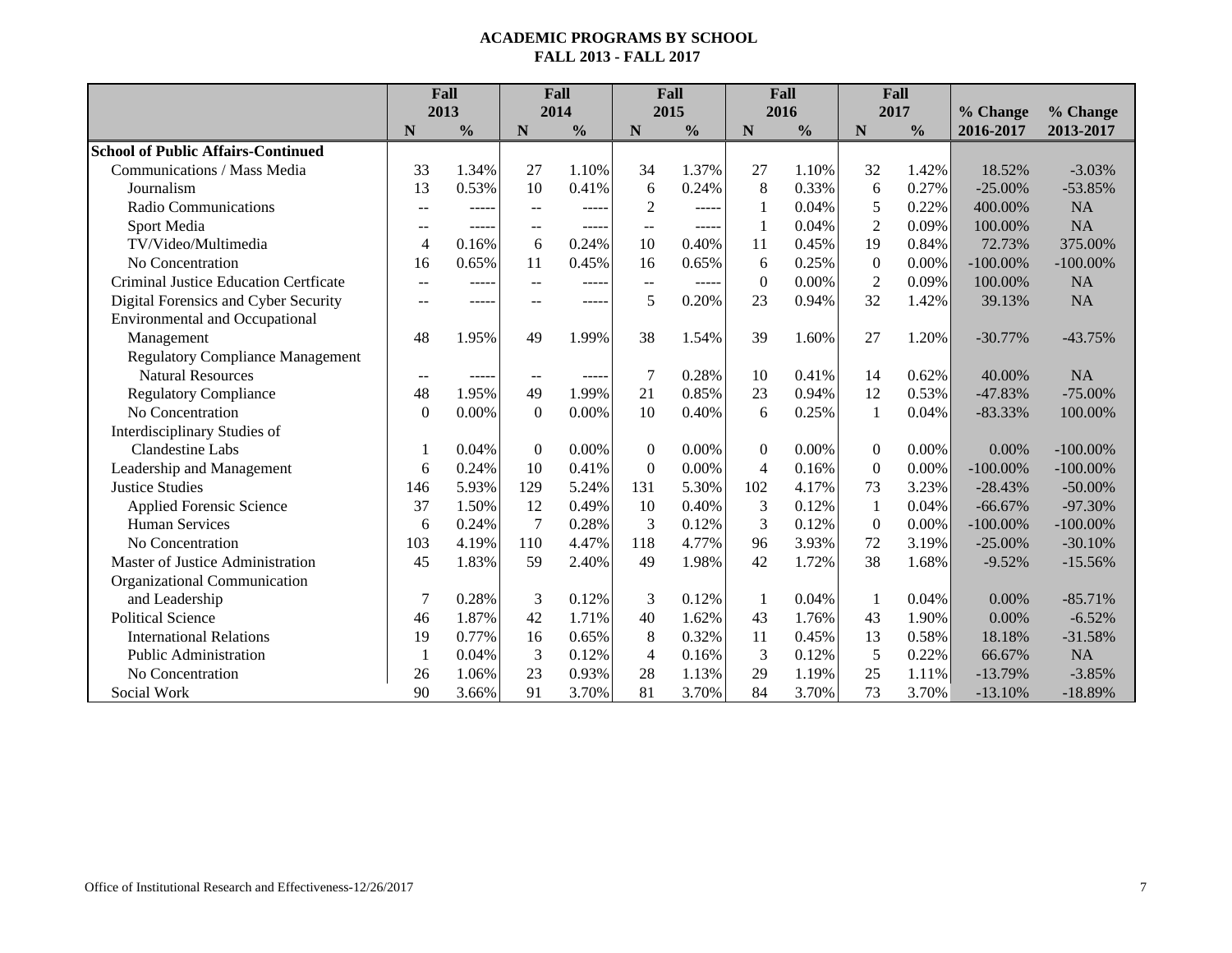|                                            | Fall             |               |                  | Fall          |                          | Fall          |                         | Fall          | Fall             |               |             |             |
|--------------------------------------------|------------------|---------------|------------------|---------------|--------------------------|---------------|-------------------------|---------------|------------------|---------------|-------------|-------------|
|                                            |                  | 2013          |                  | 2014          |                          | 2015          |                         | 2016          |                  | 2017          | % Change    | % Change    |
|                                            | N                | $\frac{0}{0}$ | $\mathbf N$      | $\frac{0}{0}$ | $\mathbf N$              | $\frac{0}{0}$ | $\mathbf N$             | $\frac{0}{0}$ | $\mathbf N$      | $\frac{0}{0}$ | 2016-2017   | 2013-2017   |
| <b>School of Science and Human</b>         |                  |               |                  |               |                          |               |                         |               |                  |               |             |             |
| <b>Development</b>                         | 538              | 21.86%        | 499              | 20.28%        | 447                      | 18.16%        | 441                     | 17.92%        | 430              | 17.47%        | $-2.49%$    | $-20.07%$   |
| <b>Biology</b>                             | 217              | 8.82%         | 203              | 8.25%         | 180                      | 7.28%         | 171                     | 6.99%         | 141              | 6.24%         | $-17.54%$   | $-35.02%$   |
| <b>Conservation Biology</b>                | $\boldsymbol{0}$ | 0.00%         | $\boldsymbol{0}$ | 0.00%         | $\overline{0}$           | $0.00\%$      | $\overline{a}$          | -----         | $-$              | -----         | <b>NA</b>   | <b>NA</b>   |
| Ecology and Natural                        |                  |               |                  |               |                          |               |                         |               |                  |               |             |             |
| <b>History of Plants</b>                   | $\boldsymbol{0}$ | 0.00%         | $\overline{2}$   | 0.08%         | $\boldsymbol{0}$         | $0.00\%$      | $\qquad \qquad -$       |               |                  | -----         | <b>NA</b>   | NA          |
| <b>Health Occupations Science</b>          | 42               | 1.71%         | 27               | 1.10%         | 14                       | 0.57%         | $\overline{2}$          | 0.08%         | $\boldsymbol{0}$ | $0.00\%$      | $-100.00\%$ | $-100.00\%$ |
| Microbiology / Cell Biology                | 33               | 1.34%         | 16               | 0.65%         | 11                       | 0.44%         | 3                       | 0.12%         | $\boldsymbol{0}$ | 0.00%         | $-100.00\%$ | $-100.00\%$ |
| Zoology                                    | 15               | 0.61%         | 6                | 0.24%         | $\mathbf{1}$             | 0.04%         | $\mathbb{L} \mathbb{L}$ | -----         | $\overline{a}$   | -----         | <b>NA</b>   | <b>NA</b>   |
| No Concentration                           | 127              | 5.16%         | 152              | 6.18%         | 154                      | 6.22%         | 166                     | 6.79%         | 141              | 6.24%         | $-15.06%$   | 11.02%      |
| Chemistry                                  | 45               | 1.83%         | 31               | 1.26%         | 30                       | 1.21%         | 29                      | 1.19%         | 26               | 1.15%         | $-10.34%$   | $-42.22%$   |
| Biochemistry                               | 6                | 0.24%         | 6                | 0.24%         | $\overline{7}$           | 0.28%         | 9                       | 0.37%         | 9                | 0.40%         | 0.00%       | 50.00%      |
| <b>Environmental Chemistry</b>             | 1                | 0.04%         | $\mathbf{1}$     | 0.04%         | $\mathbf{1}$             | 0.04%         | $\mathbf{1}$            | 0.04%         | $\boldsymbol{0}$ | 0.00%         | $-100.00\%$ | $-100.00\%$ |
| <b>Forensic Science</b>                    | 19               | 0.77%         | 10               | 0.41%         | 5                        | 0.20%         | $\tau$                  | 0.29%         | 7                | 0.31%         | 0.00%       | $-63.16%$   |
| No Concentration                           | 19               | 0.77%         | 14               | 0.57%         | 17                       | 0.69%         | 12                      | 0.49%         | 10               | 0.44%         | $-16.67%$   | $-47.37%$   |
| <b>Computer Information Technology</b>     | 34               | 1.38%         | 41               | 1.67%         | 36                       | 1.46%         | 30                      | 1.23%         | 29               | 1.28%         | $-3.33%$    | $-14.71%$   |
| <b>Business Information Systems</b>        | $\overline{7}$   | 0.28%         | 9                | 0.37%         | 5                        | 0.20%         | 13                      | 0.53%         | 17               | 0.75%         | 30.77%      | 142.86%     |
| Interactive Multimedia                     |                  |               |                  |               |                          |               |                         |               |                  |               |             |             |
| <b>Application Development</b>             | 14               | 0.57%         | $\overline{9}$   | 0.37%         | 9                        | 0.36%         | 17                      | 0.70%         | 12               | 0.53%         | $-29.41%$   | $-14.29%$   |
| No Concentration                           | 13               | 0.53%         | 23               | 0.93%         | 22                       | 0.89%         | $\boldsymbol{0}$        | 0.00%         | $\boldsymbol{0}$ | 0.00%         | $0.00\%$    | $-100.00\%$ |
| <b>Computer Science</b>                    | 20               | 0.81%         | 30               | 1.22%         | 28                       | 1.13%         | 35                      | 1.43%         | 33               | 1.46%         | $-5.71%$    | 65.00%      |
| <b>Elementary Education</b>                | 51               | 2.07%         | 34               | 1.38%         | 38                       | 1.54%         | 35                      | 1.43%         | 34               | 1.51%         | $-2.86%$    | $-33.33%$   |
| Engineering                                |                  |               |                  |               |                          |               |                         |               |                  |               |             |             |
| <b>Industrial Engineering</b>              | --               | ----          | $-$              | -----         | $\overline{\phantom{a}}$ | $- - - - -$   | 23                      | 0.94%         | 47               | 2.08%         | 104.35%     | <b>NA</b>   |
| <b>Exercise Science</b>                    | 56               | 2.28%         | 53               | 2.15%         | 25                       | 1.01%         | 13                      | 0.53%         | 6                | 0.27%         | $-53.85%$   | $-89.29%$   |
| <b>Exercise and Sport Science</b>          | $-$              | $\cdots$      | 5                | 0.20%         | 28                       | 1.13%         | 50                      | 2.04%         | 54               | 2.39%         | 8.00%       | <b>NA</b>   |
| General Science with Teacher Certification | $\boldsymbol{0}$ | 0.00%         | $\boldsymbol{0}$ | 0.00%         | $\mathbf{1}$             | 0.04%         | $\mathbf{1}$            | 0.04%         | $\mathbf{1}$     | 0.04%         | 0.00%       | 100.00%     |
| Master's of Education                      | 15               | 0.61%         | 12               | 0.49%         | $\overline{2}$           | 0.08%         | $-$                     | -----         | 11               | 0.49%         | <b>NA</b>   | <b>NA</b>   |
| Coaching Education and                     |                  |               |                  |               |                          |               |                         |               |                  |               |             |             |
| Athletic Administration                    | $-$              | $\frac{1}{2}$ | $-$              | $- - - - -$   | --                       | $- - - - -$   | $-$                     | -----         | 7                | 0.31%         | <b>NA</b>   | <b>NA</b>   |
| Literacy                                   | 15               | 0.61%         | 12               | 0.49%         | $\overline{2}$           | 0.08%         | $\sim$                  | -----         | $\mathbf{1}$     | 0.04%         | <b>NA</b>   | <b>NA</b>   |
| Physical Education                         | --               | ----          | --               | $\cdots$      | --                       | -----         | --                      | -----         | $\mathbf{0}$     | $0.00\%$      | <b>NA</b>   | <b>NA</b>   |
| <b>Special Education</b>                   | $-$              | $---$         | $-$              | $- - - - -$   |                          | $- - - - -$   | $-$                     | -----         | 3                | 0.13%         | NA          | <b>NA</b>   |